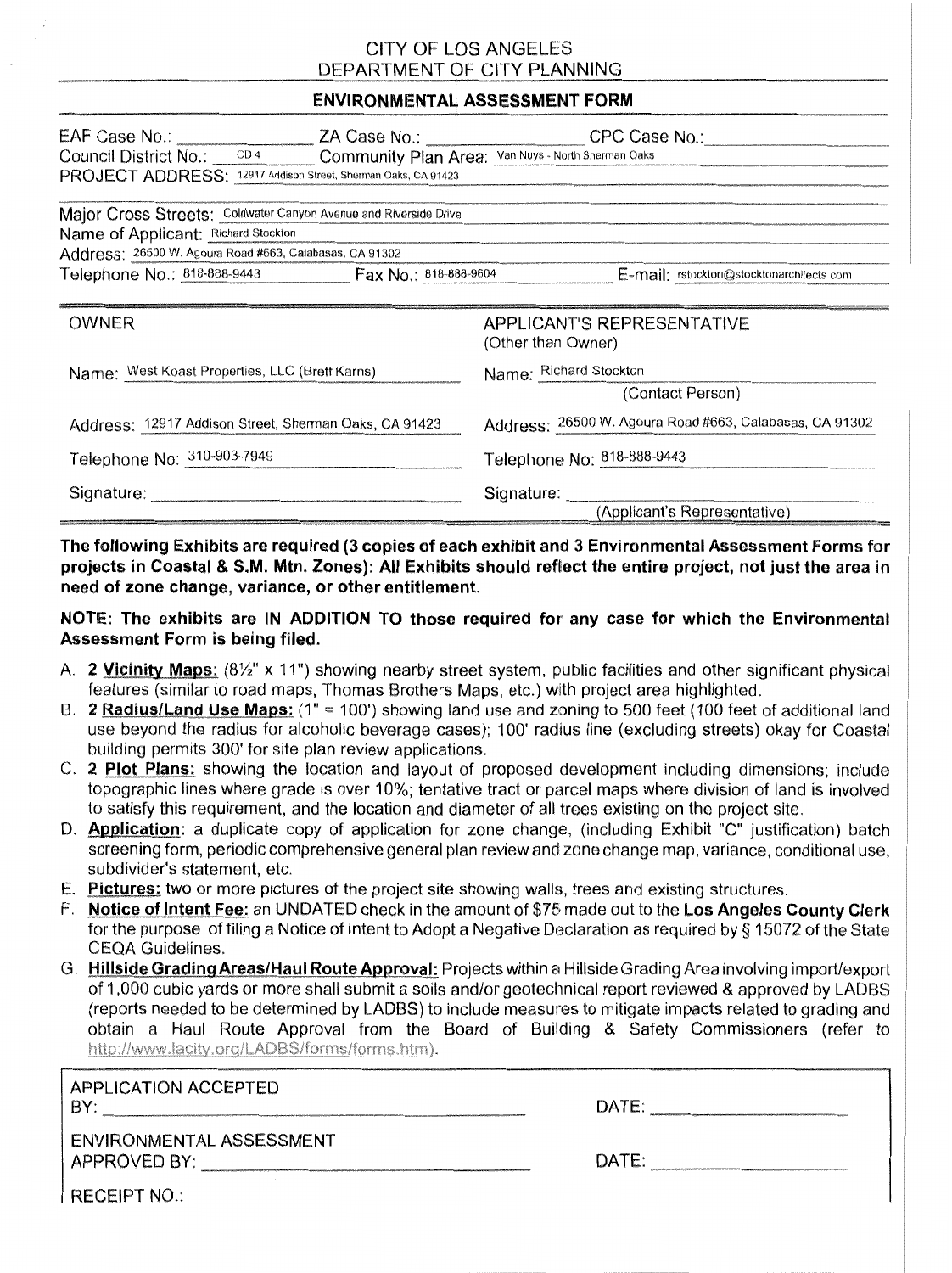#### **I. Project Description:**

Briefly describe the project and permits necessary (i.e., Tentative Tract, Conditional Use, Zone Change, etc.) including an identification of phases and plans for future expansion:

| Zone Change from RE15 to R3 |  |  |
|-----------------------------|--|--|
|                             |  |  |

Will the project require certification, authorization, clearance or issuance of a permit by any federal, state, county, or environmental control agency, such as Environmental Protection Agency, Air Quality Management District, Water Resources Board, Environmental Affairs, etc.? If so, please specify: NIA

#### **II. Existing Conditions:**

- 
- A. Project Site Area  $\frac{24,299.4}{299.4}$  Gross Acres  $\frac{24,299.4}{299.4}$  (0.56 ac) Net and 2J,099.4 Gross Acres------------~-------·--~- B. Existing Zoning \_RE\_··1\_s \_\_\_\_\_\_ \_
- B. Existing Zoning RE15<br>C. Existing Use of Land S.F.D
- Existing General Plan Designation Medium Residential
- D. Requested General Plan Designation Medium Residential<br>E. Number <sup>2</sup> type S.F.D + Accessory and age  $\pm$  69 years
- of structures to be removed as a result of the project. If residential dwellings (apts., single-family, condos) are being removed indicate the number of units: NIA average rent: NIA \_\_\_\_\_\_\_\_\_\_\_\_\_\_\_\_\_\_\_\_\_\_\_ <sup>~</sup>

Is there any similar housing at this price range available in the area? If yes, where?

- F. Number 15 Trunk Diameter 6-inches to 36-inches and type Non-Protected / Non-Significant of existing trees.
- G. Number 15 Trunk Diameter 6-inches to 36-inches and type Non-Protected / Non-Significant of trees being removed (identify on plot plan.)
- H. Slope: State percent of property which is: 100% Less than 10% slope ... " 10-15% slope ... " ... " over 15% slope If slopes over 10% exist, a topographic map will be required. Over 50 acres, 1" = 200' scale is okay.

I. Check the applicable boxes and indicate the condition on the Plot Plan. There are  $\Box$  natural or man-made drainage channels,  $\Box$  rights of way and/or  $\Box$  hazardous pipelines crossing or immediately adjacent to the property, or  $\square$  none of the above.

J. Grading: (specify the total amount of dirt being moved)

 $450$  0-500 cubic yards.

if over 500 cubic yards. indicate amount of cubic yards.<br>a amount of dirt being imported or exported a<sup>360 export</sup>

K. Import/Export: Indicate the amount of dirt being imported or exported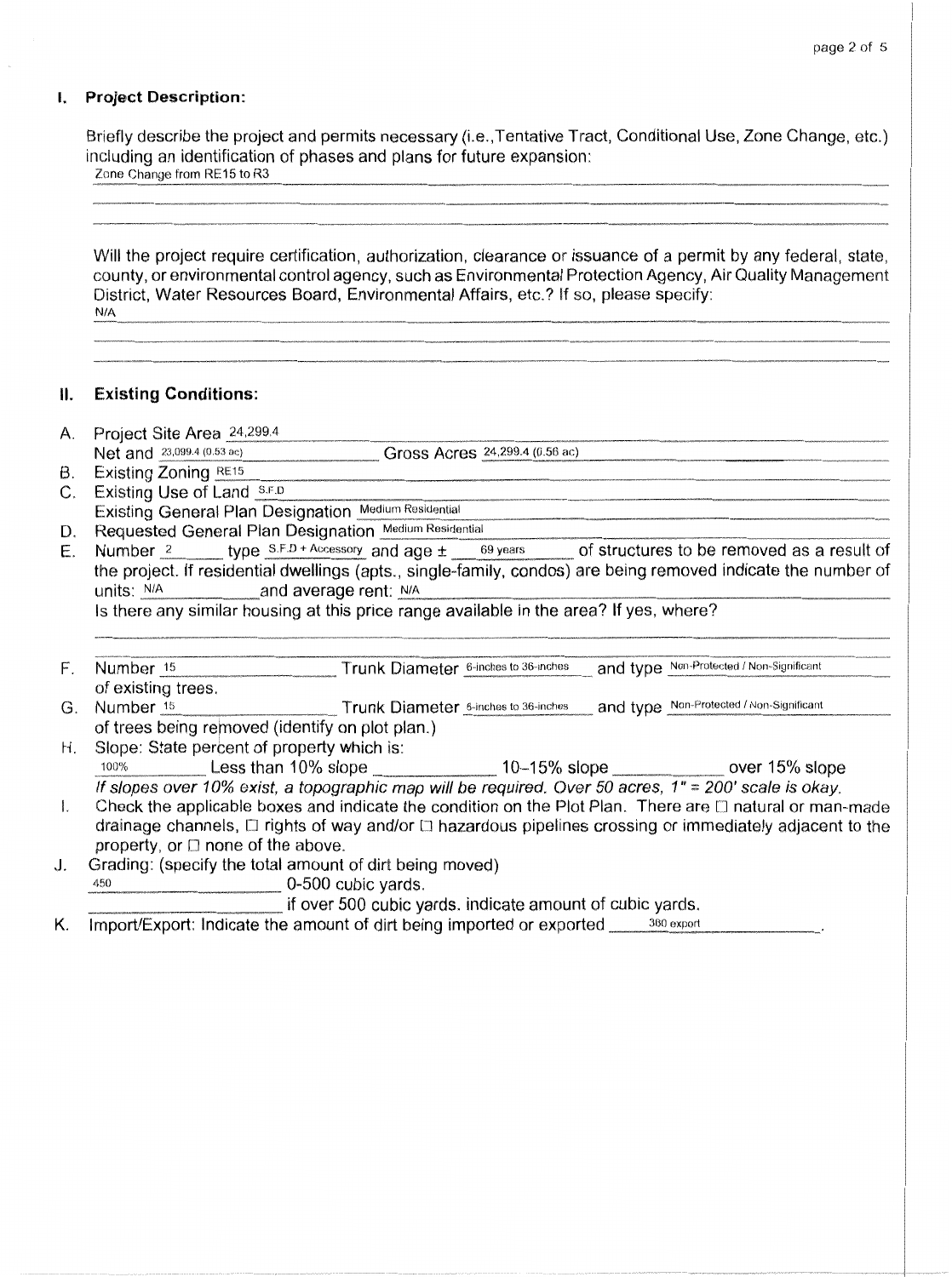If the project involves more than one phase or substantial expansion or changes of existing uses, please document each portion separately, with the total or project details written below. Describe entire project, not just area in need of zone change, variance, or other entitlement.

# **Ill. Residential project (if not residential, do not answer)**

|                | A. Number of Dwelling Units-                                                                                                                                                                               |  |  |  |
|----------------|------------------------------------------------------------------------------------------------------------------------------------------------------------------------------------------------------------|--|--|--|
|                |                                                                                                                                                                                                            |  |  |  |
| В.             |                                                                                                                                                                                                            |  |  |  |
|                | One bedroom <u>7 Two bedrooms 12</u>                                                                                                                                                                       |  |  |  |
|                | Three bedrooms 9 Four or more bedrooms 0                                                                                                                                                                   |  |  |  |
| С.             |                                                                                                                                                                                                            |  |  |  |
| D.             | Total number of parking spaces provided 48<br>List recreational facilities of project Fitness Room, Outdoor Living Room, Rear Yard & Court Yard                                                            |  |  |  |
| E.             |                                                                                                                                                                                                            |  |  |  |
| F.             | Approximate price range of units $\frac{1600}{1600}$ to $\frac{2800}{1600}$ to $\frac{2800}{1600}$                                                                                                         |  |  |  |
| G.             | Type of appliances and heating (gas, electric, gas/electric, solar) Gas/Electric<br>Gas heated swimming pool? N/A                                                                                          |  |  |  |
| Η.             | Describe night lighting of the project Landscape lighting, Shielded Building Lighting, Balcony lighting & Backlit signage lighting                                                                         |  |  |  |
|                | (include plan for shielding light from adjacent uses, if available)                                                                                                                                        |  |  |  |
| $\mathbf{I}$ . | Percent of total project proposed for: Building 16923<br>Paving 3442.4                                                                                                                                     |  |  |  |
|                |                                                                                                                                                                                                            |  |  |  |
|                | Landscaping 2734                                                                                                                                                                                           |  |  |  |
| J.             | Total Number of square feet of floor area 30922                                                                                                                                                            |  |  |  |
|                |                                                                                                                                                                                                            |  |  |  |
|                | IV. Commercial, Industrial or Other Project (if project is only residential do not answer this section).<br>Describe entire project, not just area in need of zone change, variance, or other entitlement. |  |  |  |
|                |                                                                                                                                                                                                            |  |  |  |
| A.             | Type of use                                                                                                                                                                                                |  |  |  |
| В.             | Type of use<br>Total number of square feet of floor area                                                                                                                                                   |  |  |  |
| С.             |                                                                                                                                                                                                            |  |  |  |
| D.             |                                                                                                                                                                                                            |  |  |  |
| Е.             |                                                                                                                                                                                                            |  |  |  |
| F.             |                                                                                                                                                                                                            |  |  |  |
| G.             |                                                                                                                                                                                                            |  |  |  |
| Η.             | Describe night lighting of the project _________                                                                                                                                                           |  |  |  |
|                | (Include plan for shielding light from adjacent uses, if available)                                                                                                                                        |  |  |  |
| $\mathsf{L}$   | Number of employees per shift                                                                                                                                                                              |  |  |  |
| J.             |                                                                                                                                                                                                            |  |  |  |
| K.             | Describe security provisions for project ______                                                                                                                                                            |  |  |  |
| L.             | Percent of total project proposed for:<br>Building                                                                                                                                                         |  |  |  |
|                |                                                                                                                                                                                                            |  |  |  |
|                | Landscaping                                                                                                                                                                                                |  |  |  |
|                |                                                                                                                                                                                                            |  |  |  |
|                | <b>Historic/Architecturally Significant Project</b>                                                                                                                                                        |  |  |  |
|                | Does the project involve any structures, buildings, street lighting systems, spaces, sites or components thereof                                                                                           |  |  |  |
|                | which may be designated or eligible for designation in any of the following: (please check)                                                                                                                |  |  |  |
|                |                                                                                                                                                                                                            |  |  |  |
|                | C)                                                                                                                                                                                                         |  |  |  |
|                | $\Box$                                                                                                                                                                                                     |  |  |  |
|                | <b>C</b>                                                                                                                                                                                                   |  |  |  |
|                | City of Los Angeles Cultural Historic Monument.<br>Within a City of Los Angeles Historic Preservation Overlay Zone (HPOZ)<br>Ľ,                                                                            |  |  |  |
|                |                                                                                                                                                                                                            |  |  |  |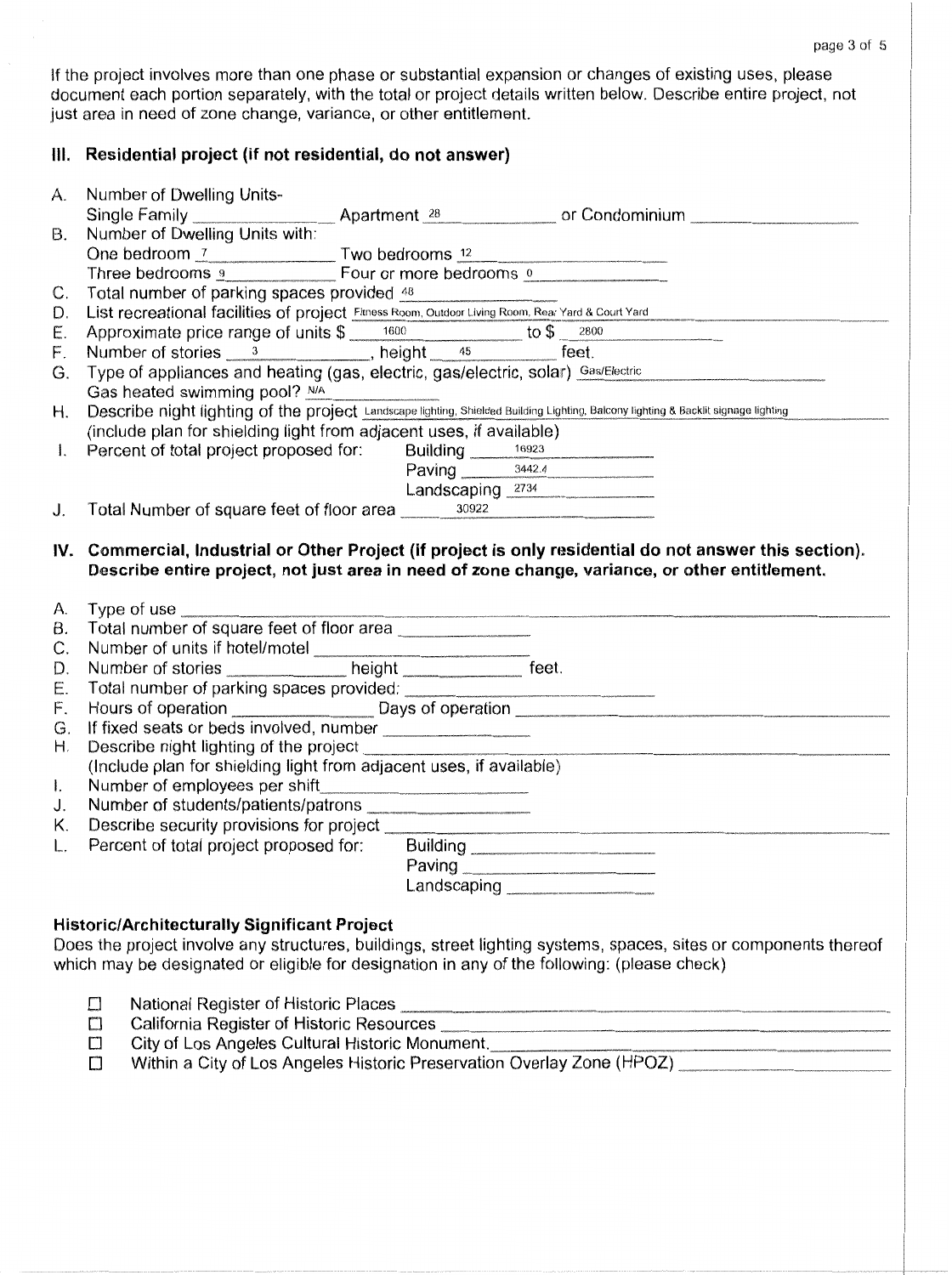#### page 4 of 5

### **V. Hazardous Materials and Substance Discharge**

Does the project involve the use of any hazardous materials or have hazardous substance discharge? If so, please specify. N/A

- A. Regulatory Identification Number (if known)
- 8. Licensing Agency---------·-~·~---·~-~-·~·-·~--
- C. Quantity of daily discharge-------------~-~---

### **VI. Stationary Noise Clearance: A clearance may be necessary certifying the project's equipment** (e.g., **air conditioning) complies with City Noise Regulations.**

Some projects may require a Noise Study. The EIR staff will inform those affected by this requirement.

#### **VII. Selected Information:**

- A. Circulation: Identify by name all major and secondary highways and freeways within 1, 000 feet of the proposed project; give the approximate distance(s): Coldwater Canyon- 140-feet;
- B. Air: All projects that are required to obtain AQMD permits (see AQMD Rules and Regulations) are required to submit written clearance from the AQMD indicating no significant impact will be created by the proposed project.\*

#### **VIII. Mitigating Measures:**

Feasible alternatives or mitigation measures which would substantially lessen any significant adverse impact which the development may have on the environment. \_\_\_\_\_\_\_\_\_\_\_\_\_\_\_\_\_\_\_\_\_\_\_\_\_\_\_\_\_

Contact the South Coast Air Quality Management District at (909) 396-2000 for further information.  $\star$